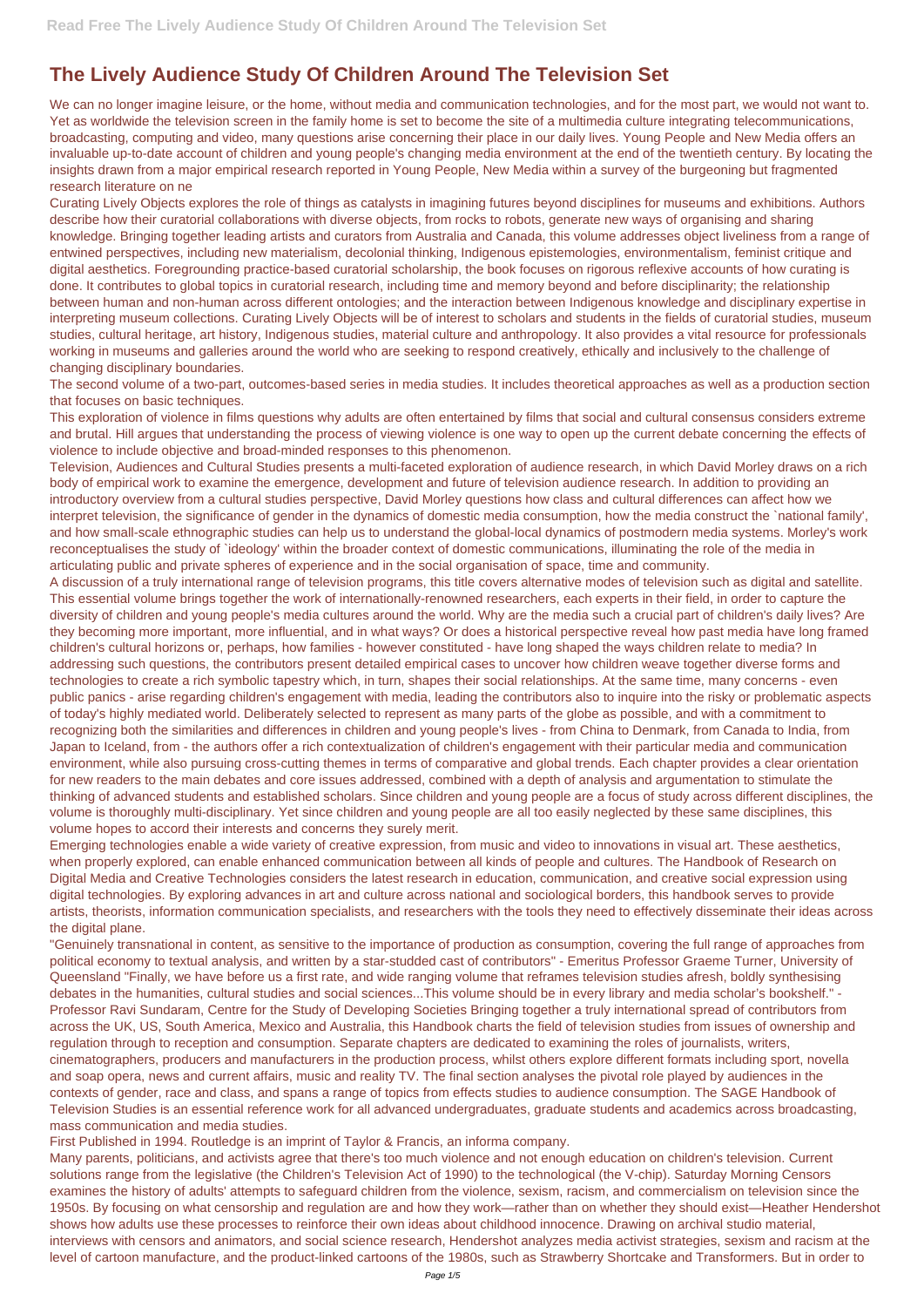more fully examine adult reception of children's TV, she also discusses "good" programs like Sesame Street and Fat Albert and the Cosby Kids. Providing valuable historical context for debates surrounding such current issues as the V-chip and the banning of Power Rangers toys in elementary schools, Saturday Morning Censors demonstrates how censorship can reveal more fears than it hides. Saturday Morning Censors will appeal to educators, parents, and media activists, as well as to those in cultural studies, television studies, gender studies, and American social history.

This ground-breaking book explores the phenomenal growth of live literature in the digitalizing 21st century. Wiles asks why literary events appeal and matter to people, and how they can transform the ways in which fiction is received and valued. Readers are immersed in the experience of two contrasting events: a major literary festival and an intimate LGBTQ+ salon. Evocative scenes and observations are interwoven with sharp critical analysis and entertaining conversations with well-known author-performers, reader-audiences, producers, critics, and booksellers. Wiless experiential literary ethnography represents an innovative and vital contribution, not just to literary research, but to research into the value of cultural experience across art forms. This book probes intersections between readers and audiences, writers and performers, texts and events, bodies and memories, and curation and reception. It addresses key literary debates from cultural appropriation to diversity in publishing, the effects of social media, and the quest for authenticity. It will engage a broad audience, from academics and producers to writers and audiences.

The coming of age of audiovisual translation studies has brought about a much-needed surge of studies focusing on the audience, their comprehension, appreciation or rejection of what reaches them through the medium of translation. Although complex to perform, studies on the reception of translated audiovisual texts offer a uniquely thorough picture of the life and afterlife of these texts. This volume provides a detailed and comprehensive overview of reception studies related to audiovisual translation and accessibility, from a diachronic and synchronic perspective. Focusing on all audiovisual translation techniques and encompassing theoretical and methodological approaches from translation, media and film studies, it aims to become a reference for students and scholars across these fields.

Addressing a growing need to examine environmental issues from a cultural perspective, this innovative book adopts a cultural studies approach to reach a deeper understanding of the significance of ecological issues in our lives. Eco-Impacts and the Greening of Postmodernity explores such vital questions as: Can nature survive? How do academic disciplines engage with environmental crises? And, how do we map sustainable futures? The authors, Tom Jagtenberg and David McKie, bring a body of relevant literature into the debate - that stems from both cultural and environmental issues - as well as their own multidisciplinary perspectives on the subject.

The revitalisation of audience studies is not only about new approaches and methods; it entails a crossing of disciplines and a bridging of long-established boundaries in the field. The aim of this volume is to capture the boundary-crossing processes that have begun to emerge across the discipline in the form of innovative, interdisciplinary interventions in the audience research agenda. Contributions to this volume seek to further this process though innovative, audience-oriented perspectives that firmly anchor media engagement within the diversity of contexts and purposes to which people incorporate media in their daily lives, in ways often unanticipated by industries and professionals. This book should be of interest to general, as well as students of cultural studies and communication.

Assessing the relative strengths and weaknesses of qualitative and quantitative methods, this book examines the methodological perspectives adopted by media researchers in their attempts to understand the nature of media in society.

"A critical overview of two decades of research into the television audience" -- [i].

A collection of 18 articles, most previously published, illustrating some recent applications of linguistics and literary criticism to the electronic mass media. They cover texts and linguistic theory, the structure of texts, the problem of authorship, and the role of the reader/viewer. One of four readers for use in an Open University course. Annotation copyright by Book News, Inc., Portland, OR

This collection of essays provides an overview of research on the social uses of media. Drawing on long traditions in both cultural studies and the social sciences, it brings together competing research approaches usually discussed separately. The topics include up-to-date research on activity and interactivity, media use as a social and cultural practice, and participation in a cultural, political, and technological sense. This volume incorporates current audience and reception studies and makes a significant contribution to the development of interdisciplinary approaches to audience and user studies.

This engaging and timely collection gathers together for the first time key and classic readings in the ever-expanding area of crime and media. Comprizing a carefully distilled selection of the most important contributions to the field, Crime and Media: A Reader tackles a wide range of issues including: understanding media; researching media; crime, newsworthiness and news; crime, entertainment and creativity; effects, influence and moral panic; and cybercrime, surveillance and risk. Specially devized introductory and linking sections contextualize each reading and evaluate its contribution to the field, both individually and in relation to competing approaches and debates. This book provides a single source around which criminology, media and cultural studies modules can be structured, an invaluable revision and consultation guide for students, and an extremely useful resource for scholars writing and researching across a wide range of relevant fields. Accessible yet challenging, and packed with additional pedagogical devices, Crime and Media: A Reader will be an invaluable resource for students and academics studying crime, media, culture, surveillance and control. The aim of this book is to offer an informed account of changes in the nature of the relationship between play, media and commercial culture in England through an analysis of play in the 1950s/60s and the present day. Some people make photo albums, collect antiques, or visit historic battlefields. Others keep diaries, plan annual family gatherings, or stitch together patchwork quilts in a tradition learned from grandparents. Each of us has ways of communing with the past, and our reasons for doing so are as varied as our memories. In a sweeping survey, Roy Rosenzweig and David Thelen asked 1,500 Americans about their connection to the past and how it influences their daily lives and hopes for the future. The result is a surprisingly candid series of conversations and reflections on how the past infuses the present with meaning. Rosenzweig and Thelen found that people assemble their experiences into narratives that allow them to make sense of their personal histories, set priorities, project what might happen next, and try to shape the future. By using these narratives to mark change and create continuity, people chart the courses of their lives. A young woman from Ohio speaks of giving birth to her first child, which caused her to reflect upon her parents and the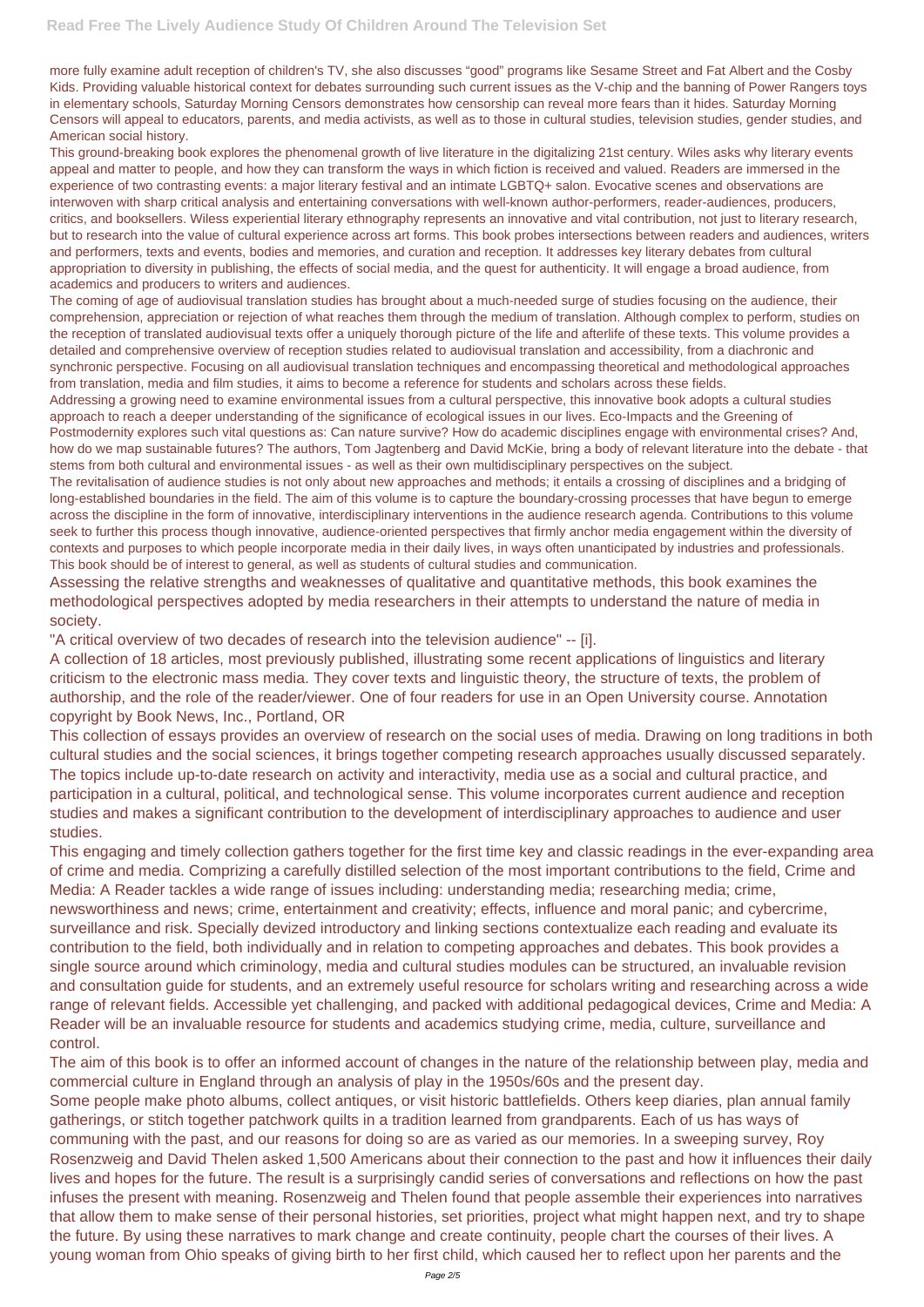ways that their example would help her to become a good mother. An African American man from Georgia tells how he and his wife were drawn to each other by their shared experiences and lessons learned from growing up in the South in the 1950s. Others reveal how they personalize historical events, as in the case of a Massachusetts woman who traces much of her guarded attitude toward life to witnessing the assassination of John F. Kennedy on television when she was a child. While the past is omnipresent to Americans, "history" as it is usually defined in textbooks leaves many people cold. Rosenzweig and Thelen found that history as taught in school does not inspire a strong connection to the past. And they reveal how race and ethnicity affects how Americans perceive the past: while most white Americans tend to think of it as something personal, African Americans and American Indians are more likely to think in terms of broadly shared experiences--like slavery, the Civil Rights Movement, and the violation of Indian treaties." Rosenzweig and Thelen's conclusions about the ways people use their personal, family, and national stories have profound implications for anyone involved in researching or presenting history, as well as for all those who struggle to engage with the past in a meaningful way.

The LIVELY AUDIENCE is about the impact of technology (mass communication) on the arts and about aesthetic quarrels and love affairs and crusades and the people who acted in them.- Publisher.

Why is talk about television forbidden at certain schools? Why does a mother feel guilty about watching Star Trek in front of her four-year-old child? Why would retired men turn to daytime soap operas for entertainment? Cliches about television mask the complexity of our relationship to media technologies. Through case studies, the author explains what audience research tells us about the uses of technologies in the domestic sphere and the classroom, the relationship between gender and genre, and the varied interpretation of media technologies and media forms. Television and New Media Audiences reviews the most important research on television audiences and recommends the use of ethnographic, longitudinal methods for the study of media consumption and computer use at home as well as in the workplace. The book discusses reactions of audiences to many internationally known television programmes including The Flintstones, The Jetsons, Street Fighter, Mighty Morphin Power Rangers, X-Men, Sesame Street, Dallas, Star Trek, The Cosby Show, Teenage Mutant Ninja Turtles, National Geographic, etc.

For many years now, studies rejecting the idea of a direct causal link between the media and children's behaviour and beliefs, have been generating insights into children's interactions with all kinds of media forms. This book is designed as an accessible introduction to these important research findings, for students of cultural and communication studies, psychology, and education; for professionals working with children and young people, and in the media industry; and for parents. 'Wired Up' comprises separate studies of a wide range of electronic media forms including television, video, computer games and the telephone, and includes coverage of a broad age-range, from pre-school children to adolescents and young adults. It provides insights into such diverse issues as the gendered nature of media consumption, the role of parental regulation and peer groups, and the significance of narrative, realism and morality.

Covers the contribution of arts to children's learning from Art and Design, Design for Technology to Drama and Music. The book also looks at the state of the arts in primary schools, and includes an evaluation of the relationships between the arts and those moral, spiritual, cultural and social values which impinge on all aspects of the arts and arts education. Each subject within the arts curriculum is considered separately to illustrate the general and specific issues which influence the work of the class teacher. The book also takes on the current thorny issue of assessment, recording and reporting, offering strategies for ways of responding to children's work, and suggestions for accumulating evidence on which to base assessment.

This book offers a major reconceptualization of the term audience, one which involves a landscape, including the landscape of a given audiencesituated and territorializing features of any way of seeing and defining the world. It acknowledges, in the face of conventional discourse analysis, the contextual features of discourse, to produce complex and textured understanding of the concept of audience. The book will speak to students of rhetoric, mass communication, cultural studies, anthropology, and sociology alike. This book offers a major reconceptualization of the term audience, including the landscape of a given audiencethe situated and territorializing features of any way of seeing and defining the world. Given de Certeaus hypothesis that listening, watching, and reading all occur in places and result in produce transformed paths or spaces, the contributors to this landmark volume have provided innovative essays analyzing the transformations that take place in the geography between sender and receiver. The book acknowledges, in the face of conventional discourse analysis, the contextual features of discourse, to produce a complex and textured understanding of the concept of audience. The Audience and Its Landscape, presents the work of a vital cross-section of international scholars including Swedens Karl Erik Rosengren, the UKs Jay G. Blumler and Roger Silverstone, Australias Tony Bennett, Israels Elihu Katz, Canadas Martin Allor, and the United Statess Janice Radway, Byron Reeves, and John Fisk, to name a few. This book is truly groundbreaking in its depth and scope, and will speak to students of rhetoric, mass communication, cultural studies, anthropology, and sociology alike.

`This book is worth reading for a number of reasons. It is the first introductory work of critical audience research that suggests how we can study the connection of media consumption in general with every day life, and it also goes beyond its competitors in showing how postmodern thinking can help us in the analysis of a "whole way of life"' - Journal of Communication Audiences are problematic and the study of audiences has represented a key site of activity in the social sciences and humanities. Offering a timely review of the past 50 years of theoretical and methodological debate Audiences argues the case for a paradigmatic shift in audience research. This shift, argue the authors, is necessitated by the emergence of the `diffused audience'. Audience experience can no longer be simply classified as `simple' or `mass', for in modern advanced capitalist societies, people are members of an audience all the time. Being a member of an audience is no longer an exceptional event, nor even an everyday event, rather it is constitutive of everyday life. This book offers an invaluable review of the literature and a new point of departure for audience research. The twentieth anniversary edition of Henry Jenkins's Textual Poachers brings this now-canonical text to a new generation of students interested in the intersections of fandom, participatory culture, popular consumption and media theory. Supplementing the original, classic text is an interview between Henry Jenkins and Suzanne Scott in which Jenkins reflects upon changes in the field since the original release of Textual Poachers. A study guide by Louisa Stein helps provides instructors with suggestions for the way Textual Poachers can be used in the contemporary classroom, and study questions encourage students to consider fan cultures in relation to consumer capitalism, genre, gender, sexuality, and more. From newspapers to social networking sites, the mass media play a huge role in shaping the way we see ourselves and others. In this engaging introduction, Giles explores our relationship with the media, looking at the effects of advertising, celebrity worship and media influence on violent behaviour. Whatever your level of study, this introduction will help you to evaluate the full reach of the media in our lives. The current geological age has had a profound effect on the relationship between society and nature, and it raises new issues for researchers. It is important for educational research to engage with the politics of knowledge production and address the ecological, economic, and political dynamics of the Anthropocene era. Educational Research in the Age of Anthropocene is a pivotal reference source that provides vital research on the impact of educational research paradigms through the dynamic interaction of human society and the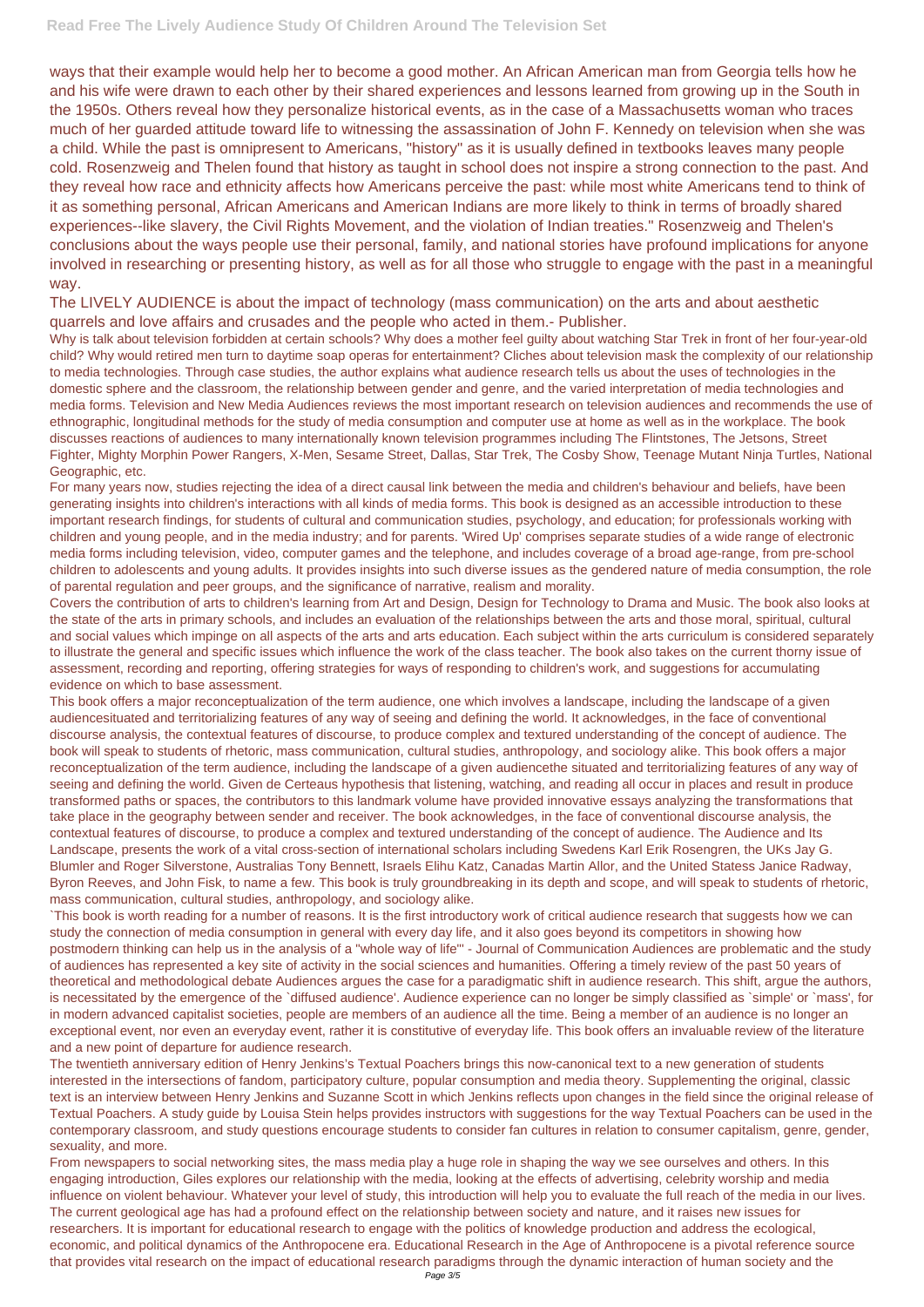environment. While highlighting topics such as human consciousness, complexity thinking, and queer theory, this publication explores the historical trends of theories, as well as the context in which educational models have been employed. This book is ideally designed for professors, academicians, advanced-level students, scholars, and educational researchers seeking current research on the contestability of educational research in contemporary environments.

This groundbreaking collection of original essays provides new perspectives in Asian media studies. The volume covers a diverse range of topics from media policy to globalization, using lively examples from various countries and media. "An invaluable collection for anyone researching or teaching cult cinema ... The Cult Film Reader is an authoritative text that should be of value to any student or researcher interested in challenging and transgressive cinema that pushes the boundaries of conventional cinema and film studies." Science Fiction Film and Television "A really impressive and comprehensive collection of the key writings in the field. The editors have done a terrific job in drawing together the various traditions and providing a clear sense of this rich and rewarding scholarly terrain. This collection is as wild and diverse as the films that it covers. Fascinating." Mark Jancovich, Professor of Film and Television Studies, University of East Anglia, UK "It's about time the lunatic fans and loyal theorists of cult movies were treated to a book they can call their own. The effort and knowledge contained in The Cult Film Reader will satisfy even the most ravenous zombie's desire for detail and insight. This book will gnaw, scratch and infect you just like the cult films themselves." Brett Sullivan, Director of Ginger Snaps Unleashed and The Chair "The Cult Film Reader is a great film text book and a fun read." John Landis, Director of The Blues Brothers, An American Werewolf in London and Michael Jackson's Thriller "Excellent overview of the subject, and a comprehensive collection of significant scholarship in the field of cult film. Very impressive and long overdue." Steven Rawle, York St John University, UK Whether defined by horror, kung-fu, sci-fi, sexploitation, kitsch musical or 'weird world cinema', cult movies and their global followings are emerging as a distinct subject of film and media theory, dedicated to dissecting the world's unruliest images. This book is the world's first reader on cult film. It brings together key works in the field on the structure, form, status, and reception of cult cinema traditions. Including work from key established scholars in the field such as Umberto Eco, Janet Staiger, Jeffrey Sconce, Henry Jenkins, and Barry Keith Grant, as well as new perspectives on the gradually developing canon of cult cinema, the book not only presents an overview of ways in which cult cinema can be approached, it also re-assesses the methods used to study the cult text and its audiences. With editors' introductions to the volume and to each section, the book is divided into four clear thematic areas of study – The Conceptions of Cult; Cult Case Studies; National and International Cults; and Cult Consumption – to provide an accessible overview of the topic. It also contains an extensive bibliography for further related readings. Written in a lively and accessible style, The Cult Film Reader dissects some of biggest trends, icons, auteurs and periods of global cult film production. Films discussed include Casablanca, The Rocky Horror Picture Show, Eraserhead, The Texas Chainsaw Massacre, Showgirls and Ginger Snaps. Essays by: Jinsoo An; Jane Arthurs; Bruce Austin; Martin Barker; Walter Benjamin; Harry Benshoff; Pierre Bourdieu; Noel Carroll; Steve Chibnall; Umberto Eco; Nezih Erdogan; Welch Everman; John Fiske; Barry Keith Grant ; Joan Hawkins; Gary Hentzi; Matt Hills; Ramaswami Harindranath; J.Hoberman; Leon Hunt; I.Q. Hunter; Mark Jancovich; Henry Jenkins; Anne Jerslev; Siegfried Kracauer; Gina Marchetti; Tom Mes; Gary Needham; Sheila J. Nayar; Annalee Newitz; Lawrence O'Toole; Harry Allan Potamkin; Jonathan Rosenbaum; Andrew Ross; David Sanjek; Eric Schaefer; Steven Jay Schneider; Jeffrey Sconce; Janet Staiger; J.P. Telotte; Parker Tyler; Jean Vigo; Harmony Wu

"This volume examines early literacy research on a global scale and puts social, cultural, and historical analyses in the front seat--without losing sight of individual and family-level matters in the process. It is comprehensive, ground-breaking, and provocative, and should help literacy researchers to think differently about the field." --Marjorie Faulstich Orellana, School of Education and Social Policy, Northwestern University "No other publication that I am aware of brings together views from such diverse disciplines, contributing to a comprehensive statement about early childhood literacy. The Handbook not only reviews the current field of situated literacy but presents some important and exciting new research. It is a significant resource that promises to become a landmark text." --Eve Bearne, University of Cambridge, Faculty of Education, U.K. "This handbook brings together an astonishing array of writers who explore contemporary political, cultural, and cognitive understandings of early childhood literacy. Literacy and literacy acquisition are broadly defined here to encompass not just traditional notions of reading and writing, but multimodalities, multiliteracies, and critical literacies. . . It is rich and comprehensive, an invaluable resource for scholars, educators, and students of early childhood literacy." --Elsa Auerbach, Professor of English, University of Massachusetts, Boston "This book is unique in its broad consideration of topics and its global focus . . . I particularly appreciate how the editors have situated current research in an historical context. They have also included development issues, pedagogy, research, and the newest areas of interest--critical literacy and popular culture." --Diane Barone, University of Nevada, Reno In recent years there has been a virtual revolution in early childhood studies, with a mass of books and papers seeking to re-examine and reposition childhood. At the same time an equally significant area has developed within literacy studies, reflecting a growing interest in the nature of literacy as a socially situated phenomenon. There is increased interest in literacy as a multimodal concept in which symbolic meaning is a central concept, rather than more conventional and narrower notions of literacy. The Handbook of Early Childhood Literacy is central in providing access to all these different perspectives. The Handbook offers a way through the vast diversity of publications on early childhood literacy by providing comprehensive and up-todate reviews of research and thinking in early childhood literacy. The arrangement of chapters reflects a contemporary perspective on research into early childhood literacy. Major sections include: the global world of early childhood literacy; childhood literacy and family, community and culture; the development of literacy in early childhood; pedagogy and early childhood literacy and researching early childhood literacy. Contributions by leading authorities focus on literacy as a socially situated and global experience, one that is evolving in relation to changes in contemporary culture and